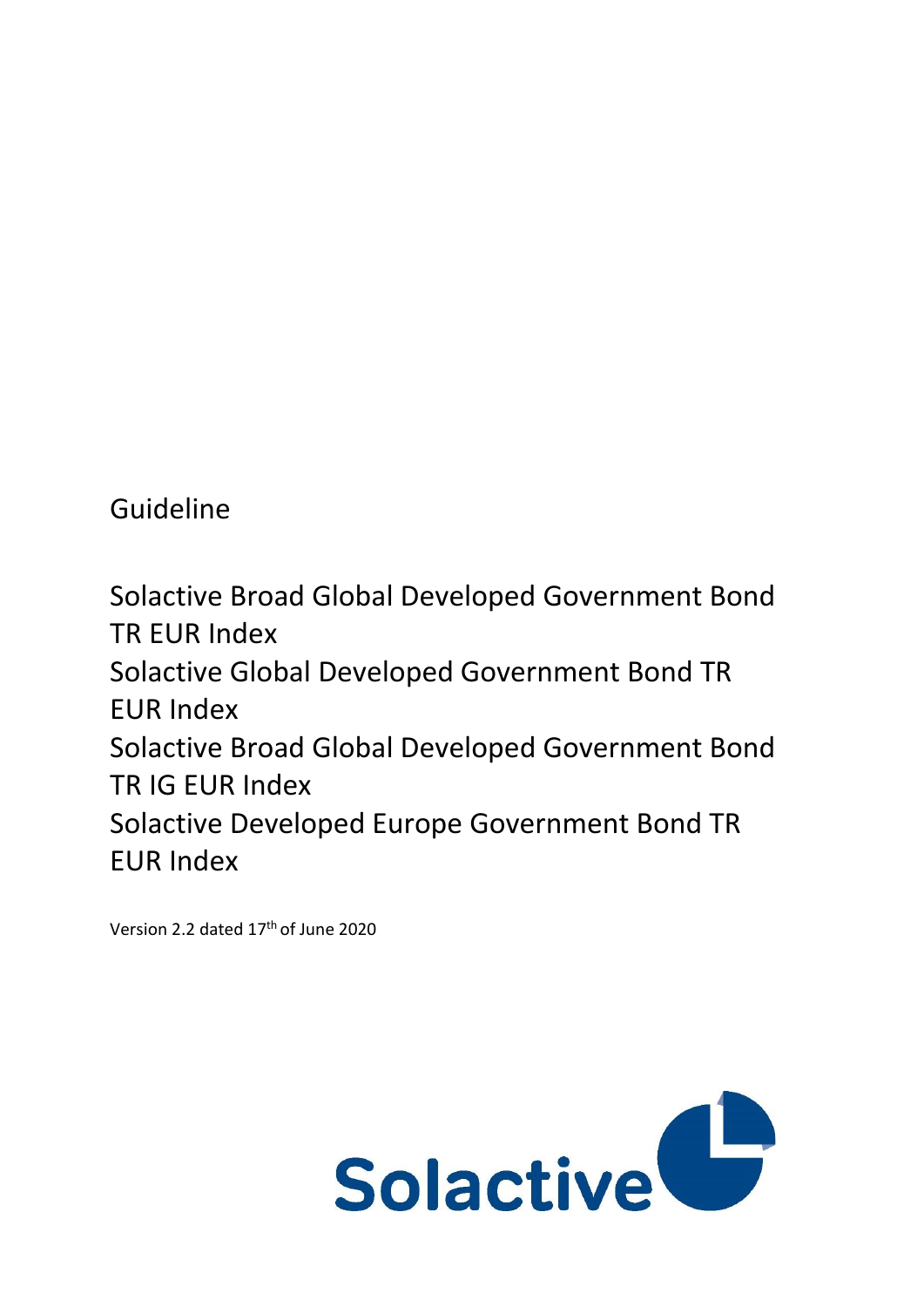# **Contents**

### **Introduction**

#### **1 Index specifications**

**1.1** Short name and ISIN **1.2** Initial value **1.3** Distribution **1.4** Prices and calculation frequency **1.5** Weighting **1.6** Decision-making bodies **1.7** Publication **1.8** Historical data **1.9** Licensing

#### **2 Composition of the Index**

**2.1** Selection of the Index Components **2.2** Ordinary adjustment **2.3** Extraordinary adjustment

#### **3 Calculation of the Index**

**3.1** Index formula **3.2** Accuracy **3.3** Adjustments

#### **4 Definitions**

**4.1** Index-specific definitions **4.2** Further definitions

#### **5 Appendix**

**5.1** Contact data **5.2** Calculation of the Index – change in calculation method

This document contains the underlying principles and regulations regarding the structure and operation of the Solactive Broad Global Developed Government Bond TR EUR Index, the Solactive Global Developed Government Bond TR EUR Index, the Solactive Broad Global Developed Government TR IG EUR Index and the Solactive Developed Europe Government Bond TR EUR Index. Solactive AG shall make every effort to implement the relevant regulations. Solactive AG does not offer any explicit or tacit guarantee or assurance, neither pertaining to the results from the use of the index nor the index value at any given point in time nor in any other respect. The Solactive Broad Global Developed Government Bond TR EUR Index, the Solactive Global Developed Government Bond TR EUR Index, the Solactive Broad Global Developed Government TR IG EUR Index and the Solactive Developed Europe Government Bond TR EUR Index are the sole property of Solactive AG. Solactive AG strives to the best of its ability to ensure the correctness of the calculation. There is no obligation for Solactive AG – irrespective of possible obligations to issuers – to advise third parties, including investors and/or financial intermediaries, of any errors in the index. The calculation and publication of the index by Solactive AG is not a recommendation for capital investment and does not contain any assurance or opinion of Solactive AG regarding a possible investment in a financial instrument based on this index.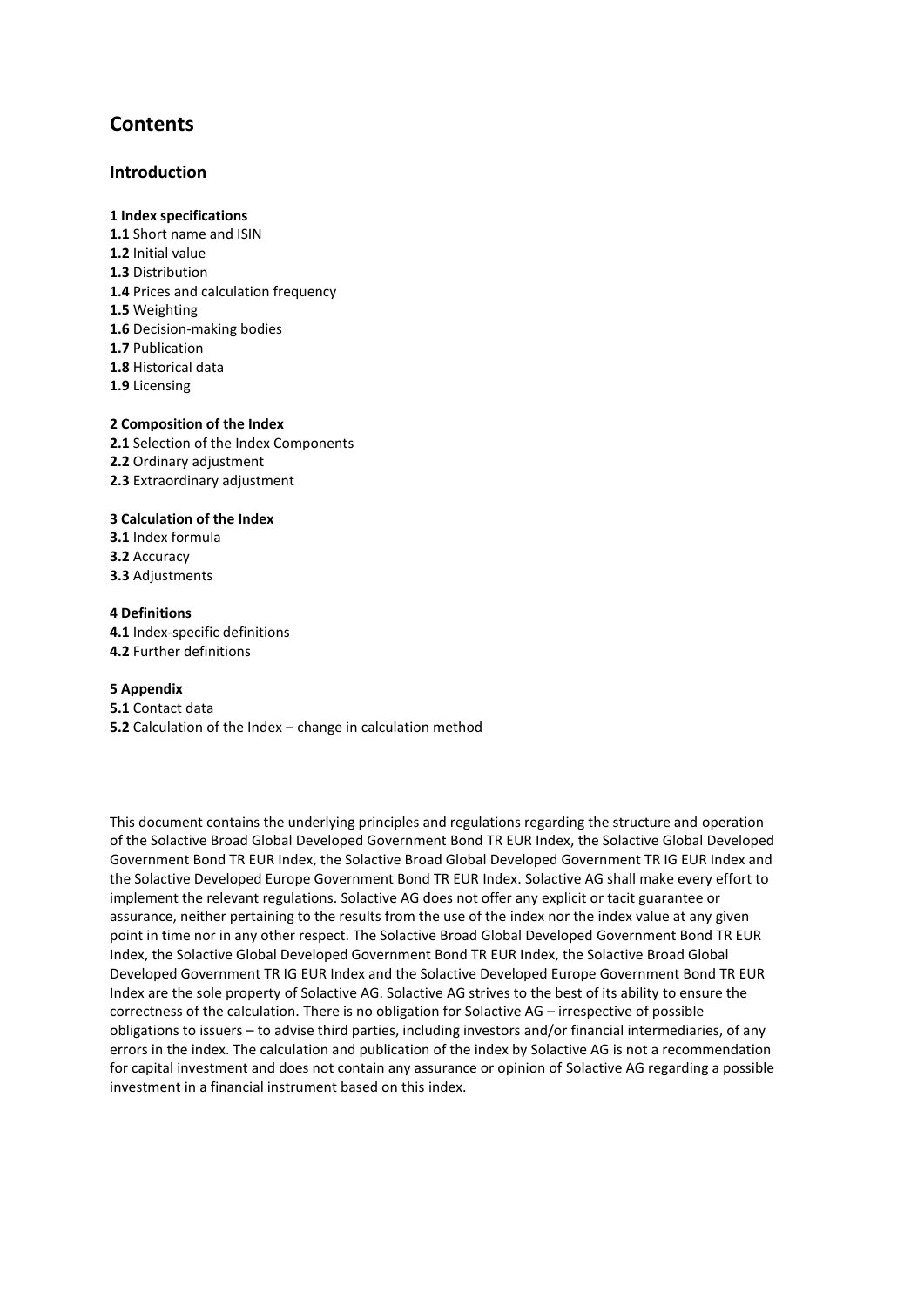# **Introduction**

This document is to be used as a guideline with regard to the composition, calculation and management of the Solactive Broad Global Developed Government Bond TR EUR Index, the Solactive Global Developed Government Bond TR EUR Index, the Solactive Broad Global Developed Government TR IG EUR Index and the Solactive Developed Europe Government Bond TR EUR Index. Any changes made to the guideline are initiated by the Committee specified in section 1.6. The Solactive Broad Global Developed Government Bond TR EUR Index, the Solactive Global Developed Government Bond TR EUR Index, the Solactive Broad Global Developed Government TR IG EUR Index and the Solactive Developed Europe Government Bond TR EUR Index are the sole property of Solactive AG. The Solactive Broad Global Developed Government Bond TR EUR Index, the Solactive Global Developed Government Bond TR EUR Index, the Solactive Broad Global Developed Government TR IG EUR Index and the Solactive Developed Europe Government Bond TR EUR Index are calculated and published by Solactive AG. The name "Solactive" is copyrighted.

# **1 Index specifications**

The Solactive Broad Global Developed Government Bond TR EUR Index is a rules-based index engineered to mirror the performance of the global developed sovereign, local currency debt markets. The Solactive Global Developed Government Bond TR EUR Index is a rules-based index engineered to mirror the performance of the largest developed sovereign, local currency debt markets. The Solactive Broad Global Developed Government Bond TR IG EUR index is a rules-based index engineered to mirror the performance of the global developed sovereign, local currency investment grade debt markets. The Solactive Developed Europe Government Bond TR EUR Index, is a rules-based index engineered to mirror the performance of the European developed sovereign, local currency debt markets.

All above-mentioned indices are Total Return Indices, i.e. coupon payments will be reinvested in the indices.

# **1.1 Name and ISIN**

| <b>Name</b>                                                                | <b>ISIN</b>  | <b>Currency</b> | <b>Type</b> | <b>RIC</b> | <b>BBG ticker</b> |
|----------------------------------------------------------------------------|--------------|-----------------|-------------|------------|-------------------|
| Solactive Broad Global<br>Developed Government<br><b>Bond TR EUR Index</b> | DE000SLA6QG3 | <b>EUR</b>      | TR          | .SOLDSOV   | <b>NA</b>         |
| Solactive Global Developed<br><b>Government Bond TR EUR</b><br>Index       | DE000SLA6P83 | <b>EUR</b>      | TR          | .SOLGDGA   | SOLGDGA<br>Index  |
| Solactive Broad Global<br>Developed Government<br>Bond TR IG EUR Index     | DE000SLA6Q25 | <b>EUR</b>      | TR          | .SOLDISOV  |                   |
| Solactive Developed<br><b>Europe Government Bond</b><br>TR EUR Index       | DE000SLA6Q33 | <b>EUR</b>      | <b>TR</b>   | .SOLEURG   | <b>NA</b>         |

The Indices are published under the following identifiers:

# **1.2 Initial value**

The Solactive Broad Global Developed Government Bond TR EUR Index will be calculated every Business Day starting  $10^{th}$  of October 2018. Before this date the index values are backfilled until 31st of October 2012 with the index value based on 1000 at the close of trading on 09th of October 2018.

The Solactive Global Developed Government Bond TR EUR Index will be calculated every Business Day starting  $11<sup>th</sup>$  of October 2018. Before this date the index values are backfilled until 31<sup>st</sup> of October 2012 with the index value based on 1000 at the close of trading on  $9<sup>th</sup>$  of October 2018.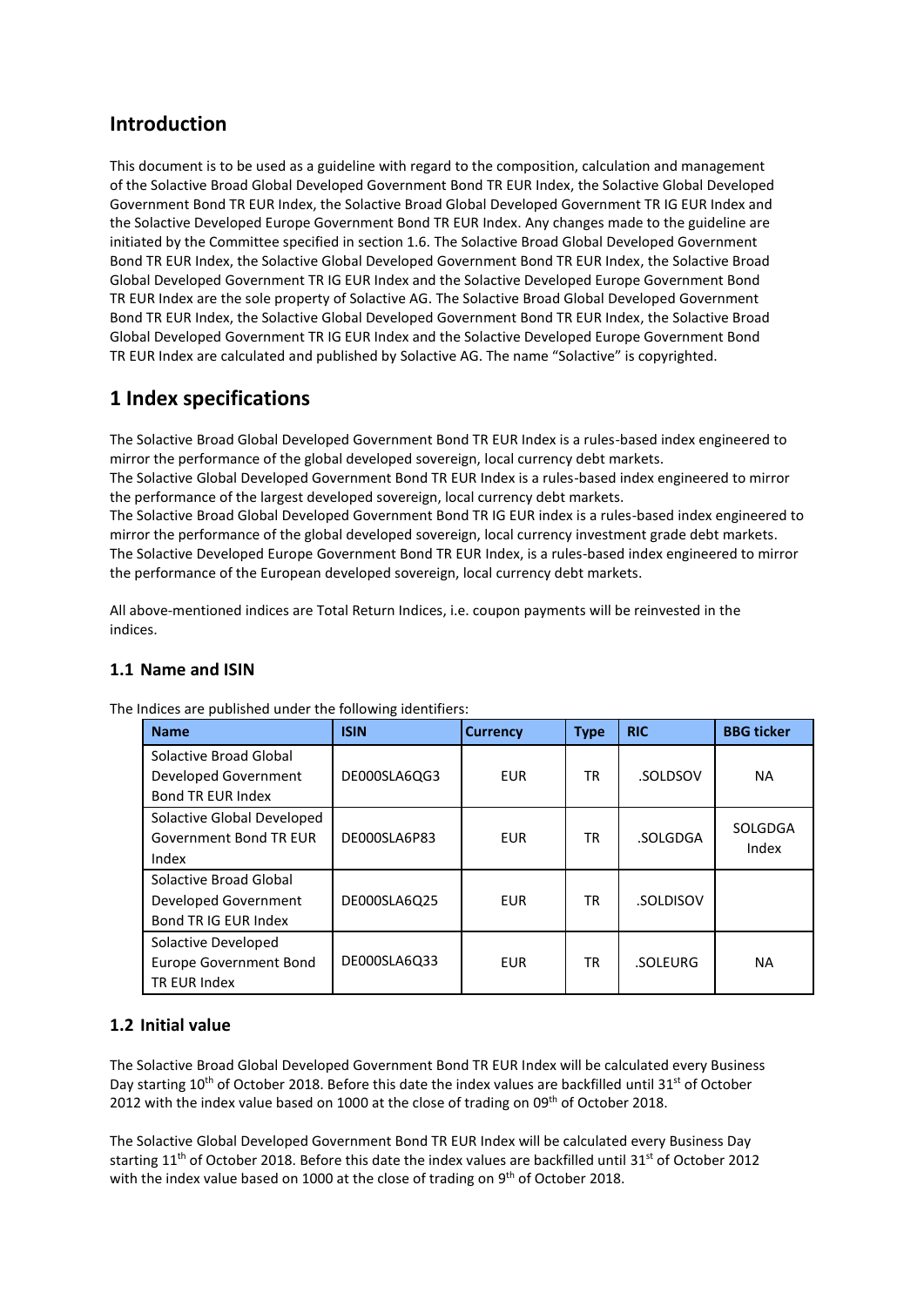The Solactive Broad Global Developed Government Bond TR IG EUR Index will and the Solactive Developed Europe Government Bond TR EUR Index will be calculated every Business Day starting 17<sup>th</sup> of October 2018. Before this date the index values are backfilled until 31<sup>st</sup> of October 2012 with the index values based on 1000 at the close of trading on 09<sup>th</sup> of October 2018.

# **1.3 Distribution**

The above-mentioned indices are published via the price marketing services of Boerse Stuttgart GmbH and is distributed to all affiliated vendors.

## **1.4 Prices and calculation frequency**

The above-mentioned indices are calculated based on the Evaluated Bid Price (see 4.2 Further Definitions) of the respective Index Components. The indices are calculated and distributed once every Business Day. Bond and index analytical values are calculated each Business Day using the Last Evaluated Price. New bonds are included in the index at their Evaluated Ask Price.

Securities are priced at different fixings according to their main trading venue. Fixings are chosen according the table below:

| Country              | <b>Closing Region</b> | <b>Fixing Time</b>      |
|----------------------|-----------------------|-------------------------|
| Austria              | Europe                | 4:15 pm London Time     |
| Belgium              | Europe                | 4:15 pm London Time     |
| Canada               | Americas              | 4:00 pm EST             |
| Cyprus               | Europe                | 4:15 pm London Time     |
| Denmark              | Europe                | 4:15 pm London Time     |
| Estonia              | Europe                | 4:15 pm London Time     |
| Finland              | Europe                | 4:15 pm London Time     |
| France               | Europe                | 4:15 pm London Time     |
| Germany              | Europe                | 4:15 pm London Time     |
| Greece               | Europe                | 4:15 pm London Time     |
| Hong Kong            | APAC                  | 7:00 pm Australian Time |
| Ireland              | Europe                | 4:15 pm London Time     |
| Israel               | Europe                | 4:15 pm London Time     |
| Italy                | Europe                | 4:15 pm London Time     |
| Japan                | <b>APAC</b>           | 7:00 pm Australian Time |
| Latvia               | Europe                | 4:15 pm London Time     |
| Lithuania            | Europe                | 4:15 pm London Time     |
| Luxembourg           | Europe                | 4:15 pm London Time     |
| Malta                | Europe                | 4:15 pm London Time     |
| Netherlands          | Europe                | 4:15 pm London Time     |
| New Zealand          | <b>APAC</b>           | 7:00 pm Australian Time |
| Norway               | Europe                | 4:15 pm London Time     |
| Portugal             | Europe                | 4:15 pm London Time     |
| Poland               | Europe                | 4:15 pm London Time     |
| Singapore            | <b>APAC</b>           | 7:00 pm Australian Time |
| Slovakia             | Europe                | 4:15 pm London Time     |
| Slovenia             | Europe                | 4:15 pm London Time     |
| Spain                | Europe                | 4:15 pm London Time     |
| Sweden               | Europe                | 4:15 pm London Time     |
| Switzerland          | Europe                | 4:15 pm London Time     |
| United Kingdom       | Europe                | 4:15 pm London Time     |
| <b>United States</b> | Americas              | 4:00 pm EST             |
| Australia            | <b>APAC</b>           | 7:00 pm Australian Time |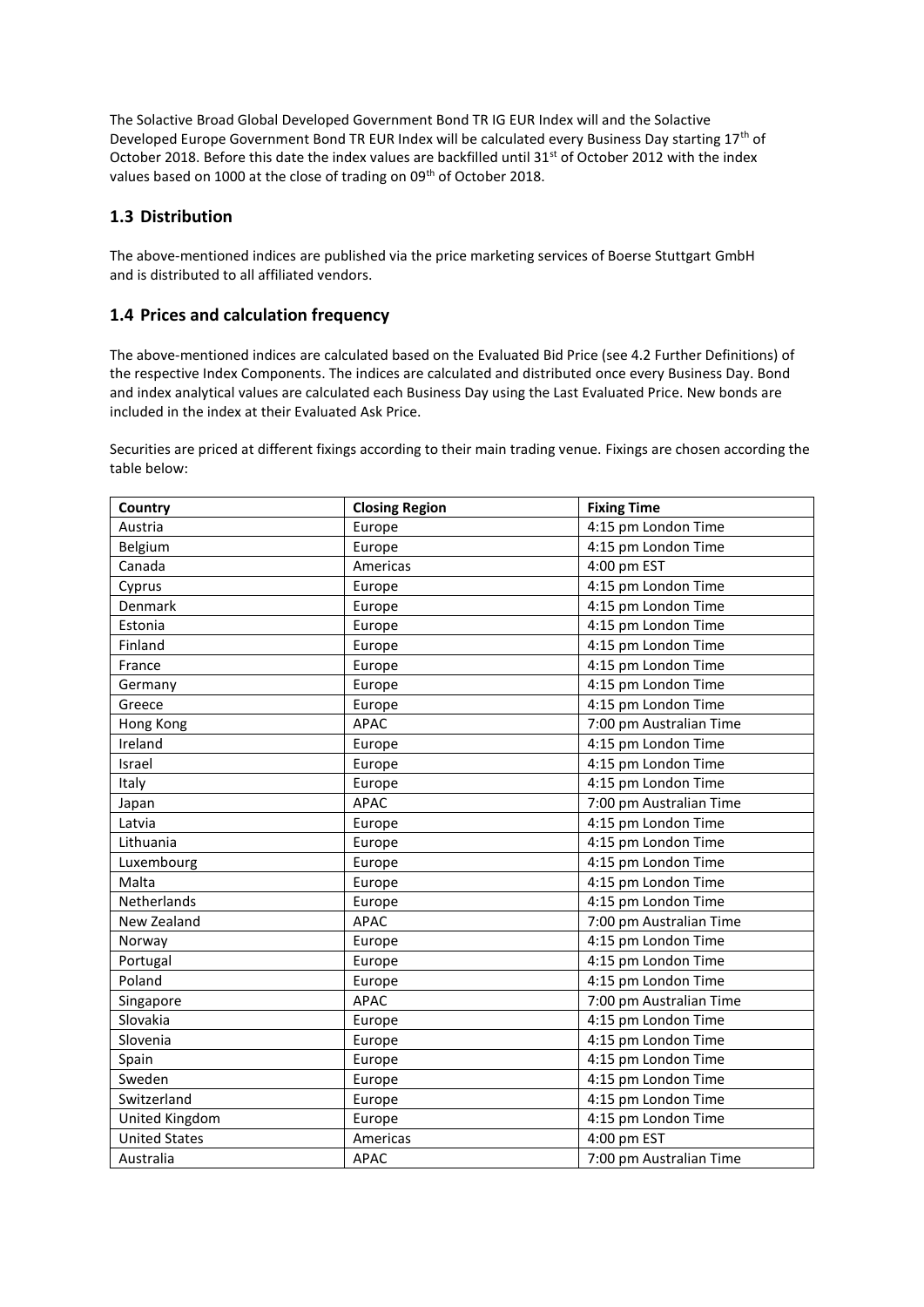Updated index values and other statistics will not be distributed. In the event that the data required for index calculation purposes is not available or that there are troubles regarding the price marketing of Solactive AG or Stuttgart Stock exchange the index cannot be distributed.

# **1.5 Weighting**

The Index Components are weighted according to their respective Market Values in proportion to the aggregated Market Value of all Index Components in the index. For US Treasuries, UK Gilts and Japanese Government Bonds Amount Outstanding figures will be adjusted for respective central banks holdings. These adjusted figures will then be used to calculate Market Values and Weights

# **1.6 Decision-making bodies**

A Committee composed of staff from Solactive AG is responsible for decisions regarding the composition of the above-mentioned indices, as well as any amendments to the rules (hereinafter referred to as the "**Committee**" or the "**Index Committee**"). The Committee will also determine the future composition of the abovementioned indices, if any Extraordinary Event (see chapter 2.3) occurs, as well as the implementation of any necessary adjustments.

Members of the Committee can recommend at any time changes to the composition of the Index or to the guideline and submit them to the Committee for approval. Any change of the guideline will be announced on the web page http://www.solactive.com.

# **1.7 Publication**

All specifications and information relevant for calculating the index are made available on the http://www.solactive.com web page and sub-pages.

# **1.8 Historical data**

Historical data will be maintained from the 31<sup>st</sup> of October 2012.

# **1.9 Licencing**

Licences to use the indices as the underlying value for derivative instruments are issued to stock exchanges, banks, financial services providers and investment houses by Solactive AG.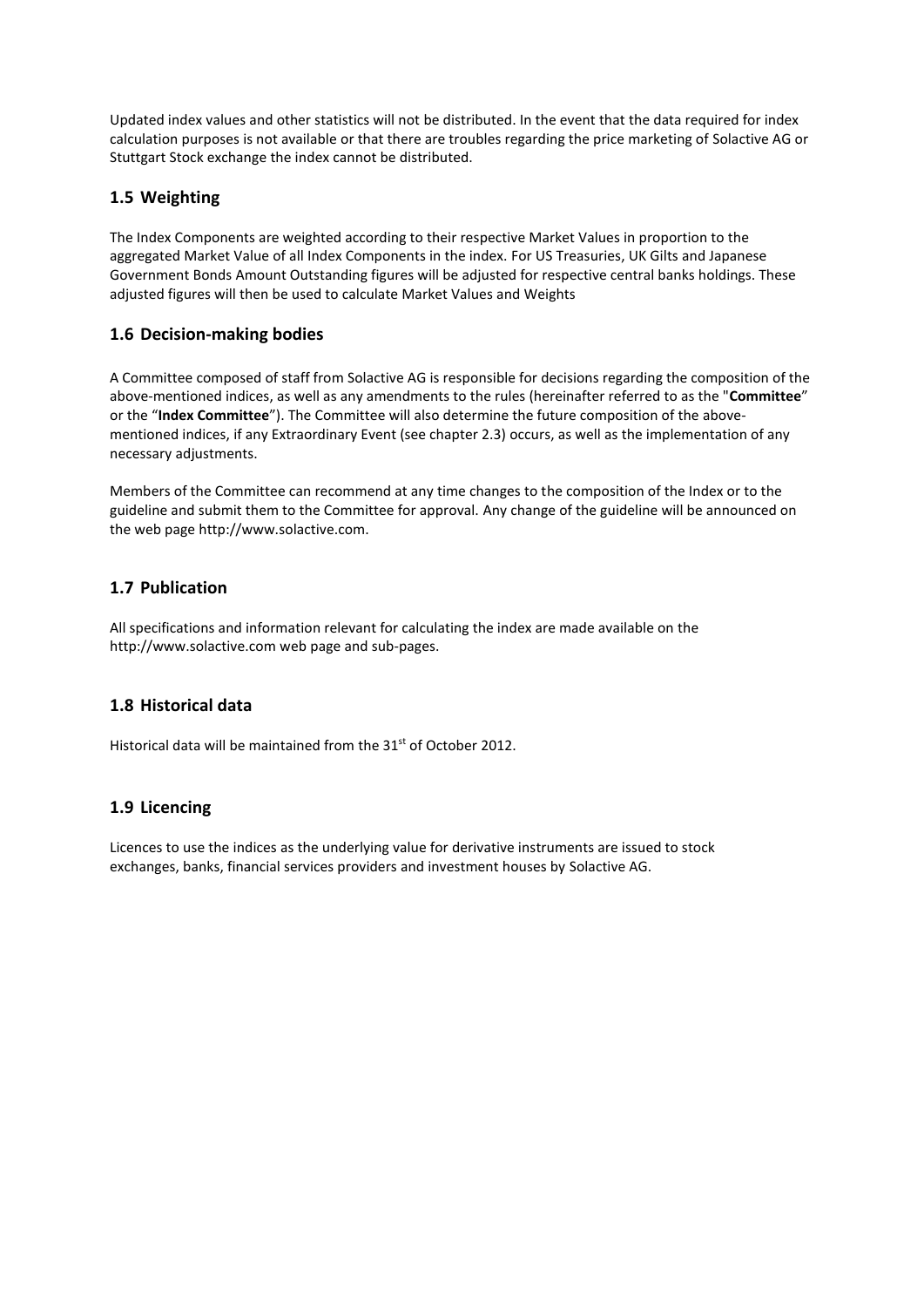# **2 Composition of the Index**

# **2.1 Selection of the Index Components**

At the launch of the index, all financial instruments which meet the requirements of the Selection Pool are eligible for inclusion in the index. Instruments issued prior to the Selection Day and which meet the criteria of the Selection Pool as defined under 4.1 will be added on the monthly Adjustment Day to the Selection Pool. Additionally, on the monthly Adjustment Day, the Index Committee will evaluate whether all current Index Components still meet the requirements of the Selection Pool. Any Index Components that do not pass this screen will be removed from the Index on the next Adjustment day.

Extraordinary adjustments are possible as described under 2.3.

# **2.2 Ordinary adjustment**

The composition of the index is ordinarily reviewed on the Selection Day. Any change to the index will be implemented on the Adjustment Day.

# **2.3 Extraordinary adjustment**

The Index Committee will decide about the future composition and the implementation of any necessary adjustments to the above-mentioned indices if an Extraordinary Event (early redemption, credit event etc.) affecting one or more index constituents occurs. See details under 3.3 Adjustments

The Index Committee will decide on the future composition of the above-mentioned indices as well as the Business Day which marks the starting of the new adjusted index composition.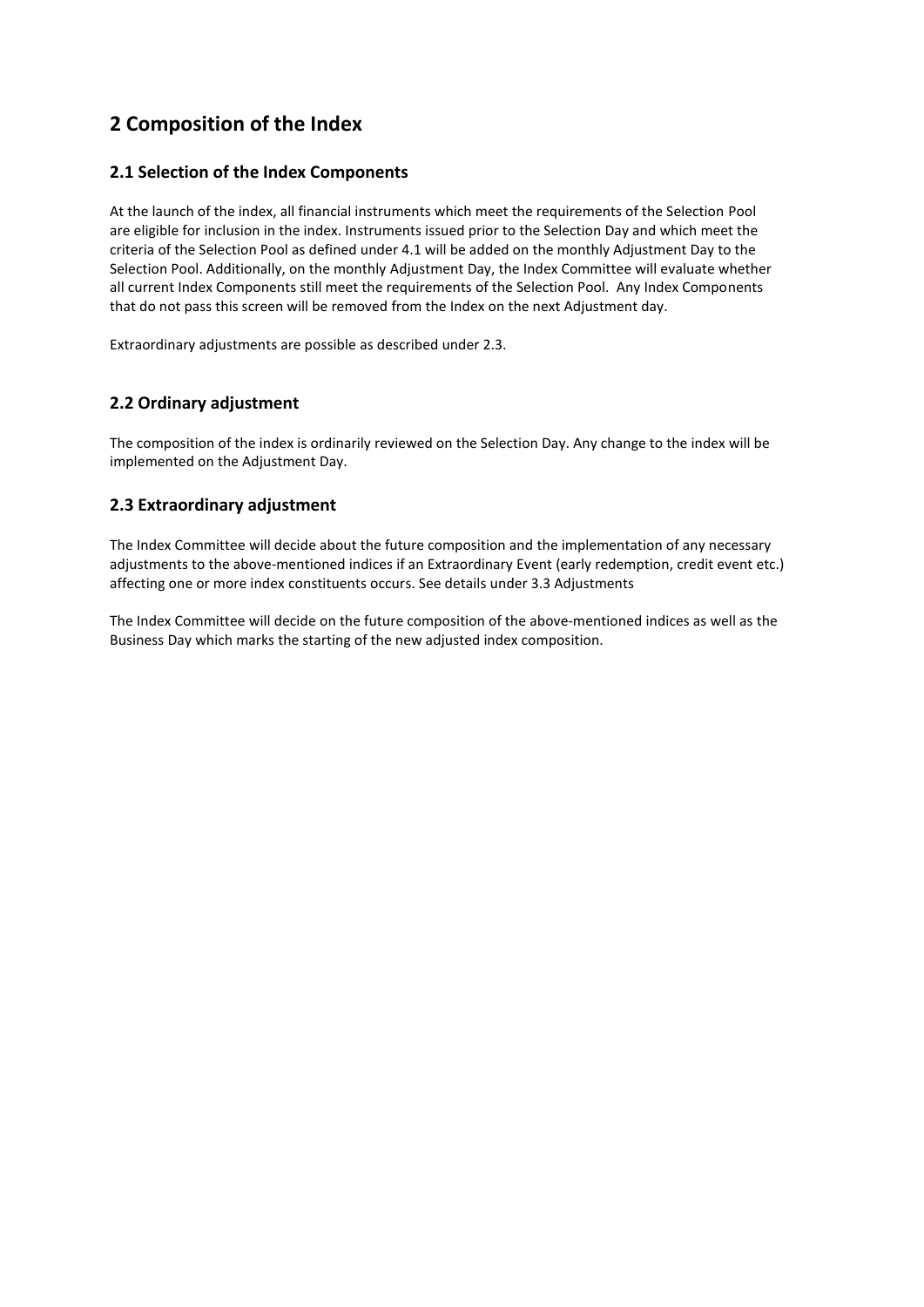# **3 Calculation of the Index**

# **3.1.1 Index formula**

The above-mentioned indices are indices whose values reflect the relative changes in bond values. Therefore, the compositions and weightings are adjusted every month.

As a formula:

$$
Index_{t} = Index_{n} \frac{MarketValue_{t} + PaidCash_{t}}{BaseValue_{n}}
$$
  
\n
$$
MarketValue_{t} = \sum_{i=1}^{a} (Dirty \text{Price}_{i,t} + CPAdj_{i,t}) \cdot Amount_{i,n} \cdot Capfactor_{i,rb}
$$
  
\n
$$
PaidCash_{t} = \sum_{i=1}^{a} Coupon_{i,t} \cdot Amount_{i,n} \cdot Capfactor_{i,rb}
$$

BaseValue<sub>n</sub> = 
$$
\sum_{i=1}^{a}
$$
 (Dirty Price<sub>i,n</sub> + CPAdj<sub>i,t</sub>) · Amount<sub>i,n</sub> · Capfactor<sub>i,rb</sub>

Whereas:

| <i>Index</i>         | = Value of the index on Business Day t.                                                                                                                                    |
|----------------------|----------------------------------------------------------------------------------------------------------------------------------------------------------------------------|
| $Index_{n}$          | = Value of the index on the last Adjustment Day n.                                                                                                                         |
| $CPAdj_{i,t}$        | = Variable Coupon Adjustment Factor i on Business Day t is 0 if a bond enters the                                                                                          |
|                      | index during an ex-dividend period. If the bond is already in the index during the ex-<br>dividend period, the Variable Coupon Adjustment Factor equals the coupon amount. |
| $Dirty Price_{i,t}$  | = Dirty Price of the bond i on Business Day t, whereas Dirty Price t is the sum of the                                                                                     |
|                      | clean price of the bond i on Business Day t and the accrued interest on Business Day<br>t.                                                                                 |
| $Dirty Price_{i,n}$  | = Dirty Price of the bond i on the last Adjustment Day n, whereas Dirty Price is the                                                                                       |
|                      | sum of the clean price of the bond i on the last Adjustment Day n and the accrued<br>interest on the last Adjustment Day n.                                                |
| Amount <sub>in</sub> | = Amount Outstanding of the respective bond as defined on the last Adjustment Day                                                                                          |
|                      | n.                                                                                                                                                                         |
| PaidCash             | = a) Value of the coupon payments between Adjustment Days.                                                                                                                 |
|                      | b) If a bond i will be removed from the index between Adjustment Days, the<br>resulting payment of the bond will be included in the Paid Cash component of the<br>index.   |
|                      | On the next Adjustment Day "Paid Cash" will be reinvested in the index.                                                                                                    |
| $Coupon_{i,t}$       | = Coupon payment of bond i between payment date and Adjustment Day n. In case                                                                                              |
|                      | there is no coupon payment, Coupon i,t is 0.                                                                                                                               |
| $Capfactor_{i,rb}$   | = Weighting Cap Factor of portfolio component i determined on Selection day rb, to                                                                                         |
|                      | cap the weighting as described under Index Weighting                                                                                                                       |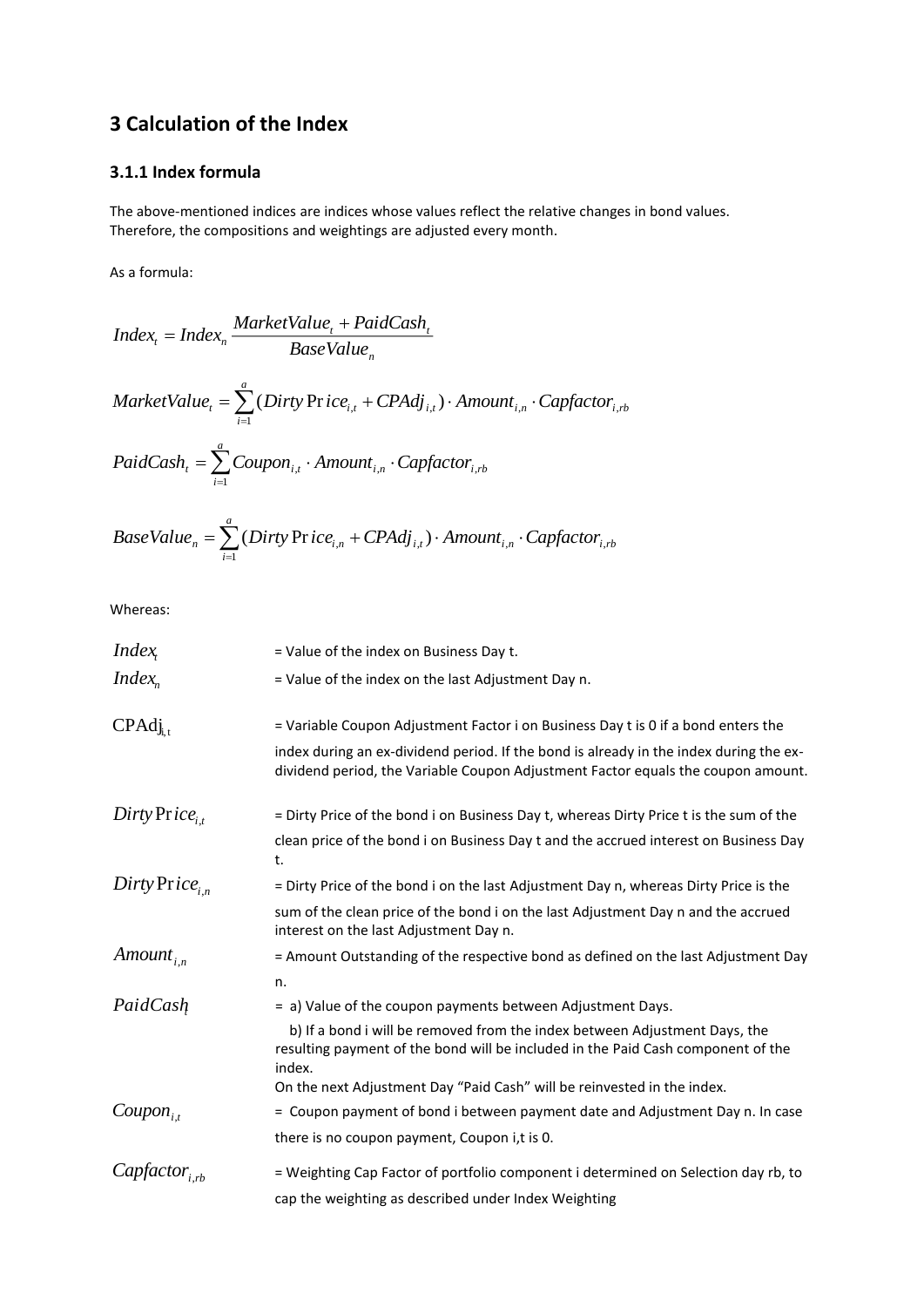### **3.2 Accuracy**

The value of the index will be rounded to two decimal places.

According to the terms of the bond, the Index Calculator will take the following conventions into account:

Act/Act Act/360 Act/365 30/360 ISMA 30/360

The index does not take taxes into account and assumes gross coupon payments.

Accrued interests are calculated with settlement convention t+0.

### **3.3 Adjustments**

Indices need to be adjusted for systematic changes in prices once these become effective. The Committee will decide from time to time if the above-mentioned indices need to be adjusted.

The following corporate actions will result in changes or adjustments to an index as indicated below between Adjustment Days:

(a) Early Redemption or Full Call: The bond proceeds will be held as "Paid Cash" and reinvested into the index on the following Adjustment Day. For the avoidance of doubt a Tender must be mandatory, the pure offer to tender a bond will not lead to an adjustment of the index.

(b) Flat Trading: A bond is marked as flat trading if the bond issuer will not meet its coupon payment obligation. This means that the buyer of a bond is not responsible for paying the interest that has accrued since the last payment. If a bond is defined to be "flat trading" between two Adjustment Days the respective accrued interests and coupons will be set to 0. The bond will not be removed until the next Adjustment Day.

(c) Defaulted Bonds: If the status of a bond changes to "In Default", the bond will remain as part of the index or portfolio at the last available evaluated price provided by the pricing source until the next regular index adjustment day.

(d) Exchange Offers:

- 1) Optional Exchange Offers: Optional Exchange Offers will not result in an adjustment of the index.
- 2) Mandatory Exchanges Offers:
	- a. In case more than 90% of the Amount Outstanding is exchanged the exchange will be considered in the index calculation by exchanging the relevant bonds, so that the new bond will receive the weight of the old exchanged bond.
	- b. In the case when less than 90% of the Amount Outstanding is exchanged the exchange will not be considered to be an event that affects the relevant bond's position in the index.

(e) Fungible Bonds:

- 1) The parent bond and the sub-tranche are both index constituents: Both bonds are kept in the index until the next Adjustment Day. On the next Adjustment Day, the new bond will be removed and the Amount Outstanding of the parent bond will be increased by the amount of the new bond issue.
- 2) The parent bond is an index constituent and the sub-tranche is not: On the next Adjustment Day, the Amount Outstanding of the parent bond will be increased by the amount of the sub-tranche.
- 3) The parent bond is not an index constituent but the sub-tranches: On the next Adjustment Day, the subtranche leaves the index and the parent bond enters the index including the Amount Outstanding added from the sub-tranche (assuming that it meets the requirements of the Selection Pool).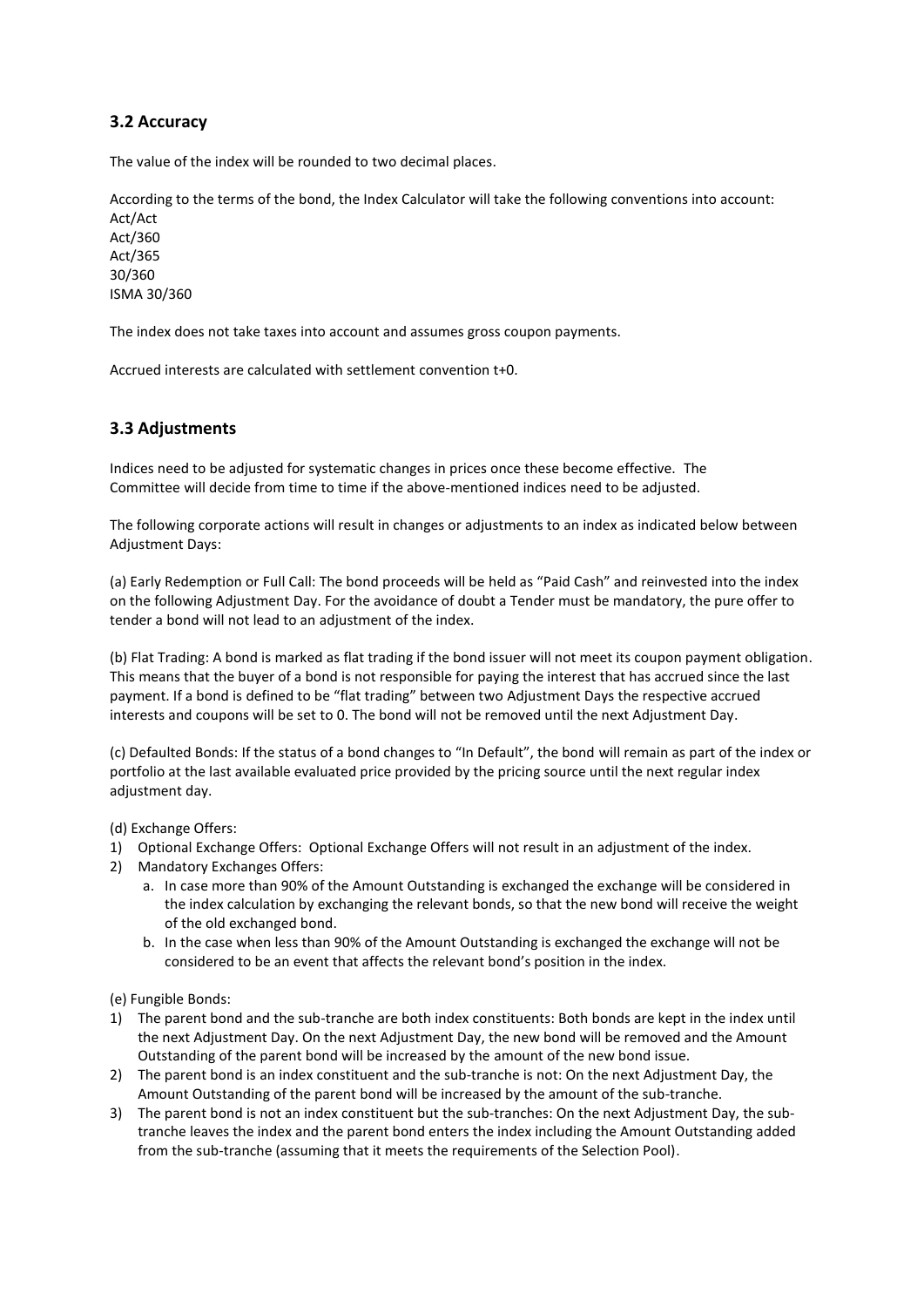(f) Payment-in-Kind Bonds: These bonds pay interest in additional bonds rather than in cash. Assuming the additional bonds will be sold immediately and the proceeds will be reinvested in the index, payments-in-kind are therefore considered as cash in the Paid Cash component in all Total Return calculations.

(g) Ex-dividend Bonds: "Ex-dividend" means that the next coupon is detached from the bond several days in advance of the coupon payment date. Between ex-date and pay-date a buyer of the bond does not get the right to receive the next coupon. Therefore, accrued interest is negative during that period. However, the coupon will be paid to the original bondholder, i.e. if a bond is already in the index the next coupon payment is held separate in the Variable Coupon Adjustment Factor CPAdj<sub>i,t</sub>. If the bond enters the index during the exdividend period CPAdji,t is zero as the next coupon payment will not accrue to the index.

(h) Full Tender or Early Redemption: The bond proceeds will be reinvested into the index on the effective date. For the avoidance of doubt a tender must be mandatory, the pure offer to tender a bond will not lead to an adaption of the index.\*

On the effective date price and accrued interest are 0 and the proceeds (tender or redemption price + accrued interest or coupon) are considered as "Paid Cash" in the return formula (see 3.1.1). On the next calculation day, the bond is removed from the index and weightings are calculated according to the formula in 3.1.1. The new higher weightings of the remaining constituents imply the direct reinvestment of the redeemed bond into all other Index Components.

\*For the avoidance of doubt, an optional tender or exchange offer may lead to an index adjustment after the end of the submission period. In case the tender or exchange has been successful for at least 90% of the Amount Outstanding, the bond will be removed from the index or exchanged into the relevant bond.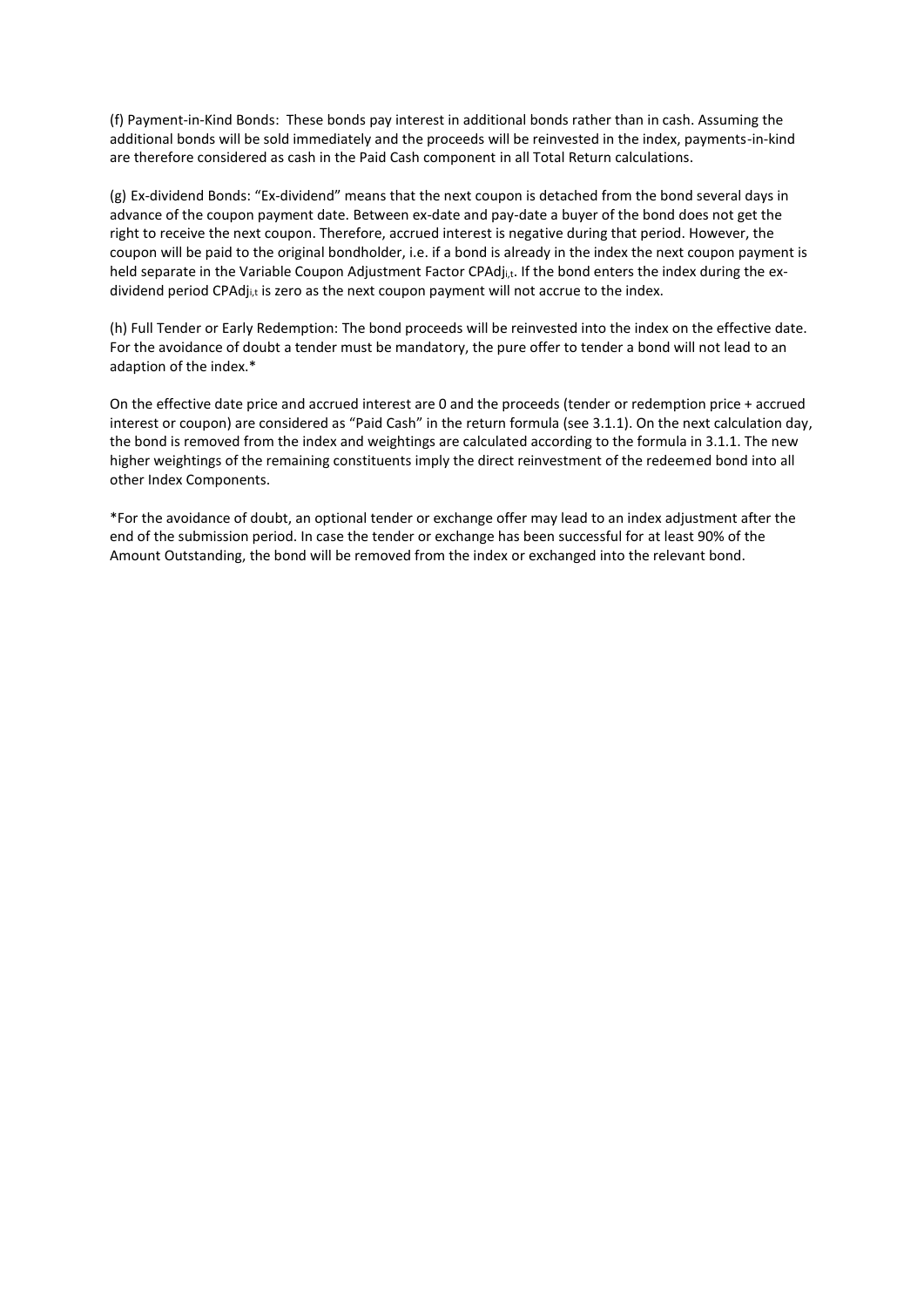### **4. Definitions**

### **4.1 index-specific definitions**

The **"Selection Pool"** for the Solactive Broad Global Developed Government Bond TR EUR Index comprises bonds that fulfill the following conditions:

- Only Central Government debt issued by members of the Eurozone or by countries classified by the Solactive Bond Market Classification Framework [\(https://www.solactive.com/documents/bond](https://www.solactive.com/documents/bond-market-classification-framework/)[market-classification-framework/\)](https://www.solactive.com/documents/bond-market-classification-framework/) as Developed World Countries
- The bonds issued under MTN or EMTN series are not eligible for the index.
- Bond Type: Fixed Coupon Bonds are eligible for the index. The following bond types are specifically excluded from the index: Sinkables, Perpetuals, Putables, Floating Rate Notes, Callables, Extendibles, Inflation Linked Bonds, Principal Only Strips and Interest Only Strips as well as Private Placements
- Time to maturity: Must have at least 1 year to maturity on each Adjustment day.
- Currency: local currency of the issuing country denominated.
- Issue Amount Outstanding:

| $EUR - 1.5$ bn | $CAD - 1.5 bn$ |
|----------------|----------------|
| $DKK - 15$ bn  | $HKD - 15$ bn  |
| $ILS - 1.5$ bn | JPY-150 bn     |
| $NZD - 1.5$ bn | $NOK - 15$ bn  |
| $SGD - 1.5$ bn | $SGD - 1.5$ bn |
| $SEK - 15$ bn  | $CHF - 1.5$ bn |
| $GBP - 1.5$ bn | $USD - 1.5$ bn |
| $AUD - 1.5$ bn | $PLN - 1.5$ bn |

The **"Selection Pool"** for the Solactive Global Developed Government Bond TR EUR Index comprises bonds that fulfill the following conditions:

- The security must be eligible for the Solactive Broad Global Developed Government Bond TR EUR Index.
- Credit rating: The issuer must be rated as investment grade (IG) by either Standard & Poor's or Moody's. For the avoidance of doubt, in case of a split rating the best rating is used.
- The issuing country must be classified as a Large Issuing Country.
- All IG member countries of the Solactive Broad Global Developed Government Bond TR EUR Index are screened annually to comprise a list of Large Issuing Countries. This is updated each October and will become effective on the first business day in November. Large Issuing Countries are classified in the following way:
	- 1. A reference composition is created, which consists of all IG member countries of the Solactive Broad Global Developed Government Bond TR EUR Index. The market cap weight of each country within this composition is calculated.
	- 2. Each country with a market cap weight of more than 1% in this composition is eligible for the Solactive Global Developed Government Bond TR Index.
	- 3. If a current member country of the Solactive Global Developed Government Bond TR Index is downgraded below BBB-/Baa3 then an extraordinary adjustment of the eligible member countries will take place using the steps described above. The adjustment will be effective on the following selection day. For the avoidance of doubt, this means that the bonds from the downgraded issuer will be removed only at rebalancing, when any new Large Issuing Country will be included in the index.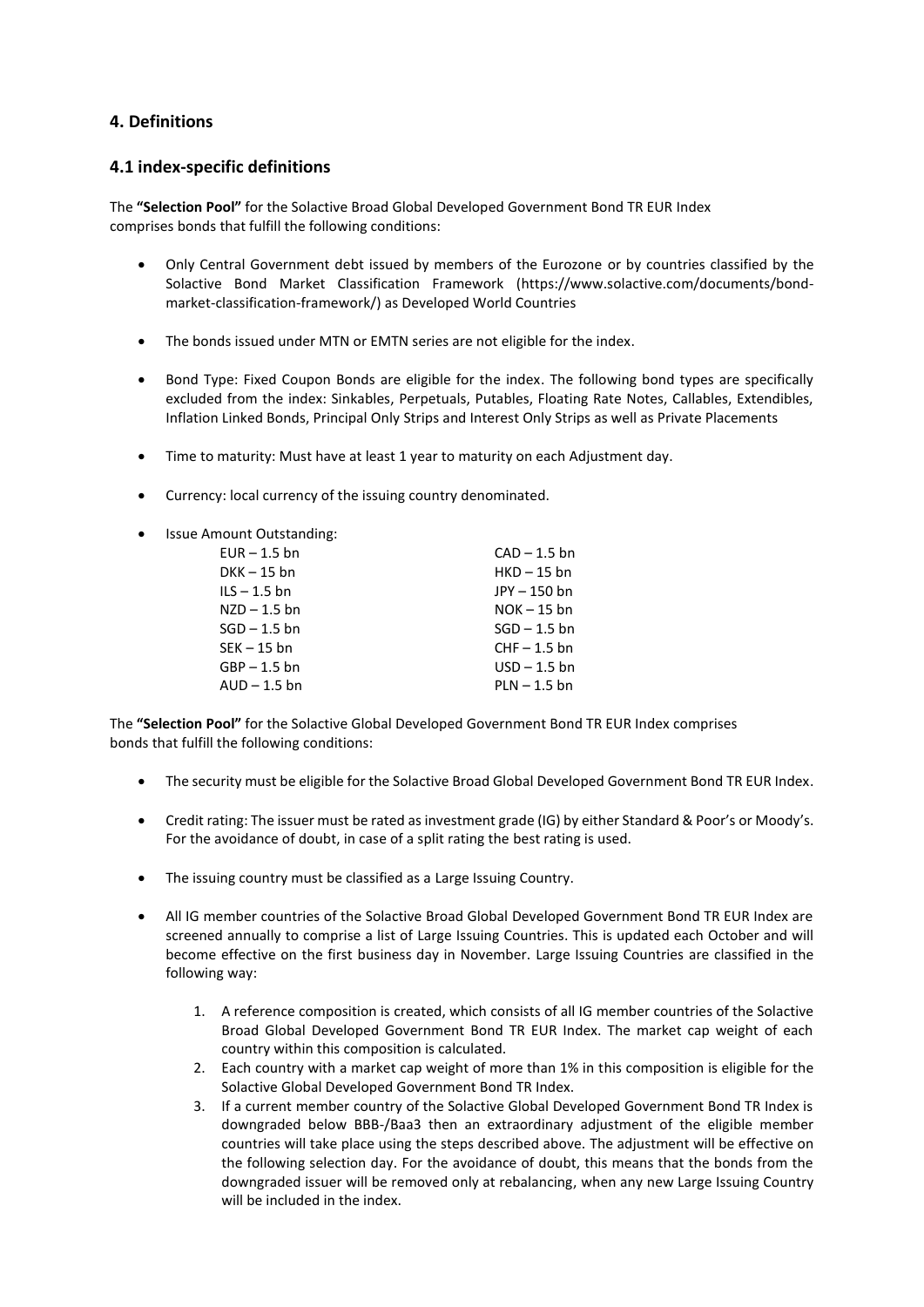The **"Selection Pool"** for the Solactive Broad Global Developed Government Bond TR IG EUR Index comprises bonds that fulfill the following conditions:

- Only Central Government debt issued by members of the Eurozone or by countries classified by the Solactive Bond Market Classification Framework [\(https://www.solactive.com/documents/bond](https://www.solactive.com/documents/bond-market-classification-framework/)[market-classification-framework/\)](https://www.solactive.com/documents/bond-market-classification-framework/) as Developed World Countries
- The bonds issued under MTN or EMTN series are not eligible for the index.
- Bond Type: Fixed Coupon Bonds are eligible for the index. The following bond types are specifically excluded from the index: Sinkables, Perpetuals, Putables, Floating Rate Notes, Callables, Extendibles, Inflation Linked Bonds, Principal Only Strips and Interest Only Strips as well as Private Placements
- Time to maturity: Must have at least 1 year to maturity on each Adjustment day.
- Currency: local currency of the issuing country denominated.
- Credit rating: The issuer must be rated as investment grade (IG) by either Standard & Poor's or Moody's. For the avoidance of doubt, in case of a split rating the best rating is used.
- Issue Amount Outstanding:

| $EUR - 1.5$ bn | $CAD - 1.5 bn$ |
|----------------|----------------|
| $DKK - 15$ bn  | $HKD - 15$ bn  |
| $ILS - 1.5$ bn | JPY - 150 bn   |
| $NZD - 1.5$ bn | $NOK - 15$ bn  |
| $SGD - 1.5$ bn | $SGD - 1.5$ bn |
| $SEK - 15$ bn  | $CHF - 1.5$ bn |
| $GBP - 1.5$ bn | $USD - 1.5$ bn |
| $AUD - 1.5$ bn | $PLN - 1.5$ bn |
|                |                |

The **"Selection Pool"** for the Solactive Developed Europe Government Bond TR EUR Index comprises bonds that fulfill the following conditions:

- Only Central Government debt issued by members of the Eurozone or by countries classified by the Solactive Bond Market Classification Framework [\(https://www.solactive.com/documents/bond](https://www.solactive.com/documents/bond-market-classification-framework/)[market-classification-framework/\)](https://www.solactive.com/documents/bond-market-classification-framework/) as Developed World Countries
- The bonds issued under MTN or EMTN series are not eligible for the index.
- Additionally only countries which are located in Europe are eligible for the index (including Israel)
- Bond Type: Fixed Coupon Bonds are eligible for the index. The following bond types are specifically excluded from the index: Sinkables, Perpetuals, Putables, Floating Rate Notes, Callables, Extendibles, Inflation Linked Bonds, Principal Only Strips and Interest Only Strips as well as Private Placements
- Time to maturity: Must have at least 1 year to maturity on each Adjustment day.
- Currency: local currency of the issuing country denominated.
- Credit rating: The issuer must be rated as investment grade (IG) by either Standard & Poor's or Moody's. For the avoidance of doubt, in case of a split rating the best rating is used.
- Issue Amount Outstanding:

| $EUR - 1.5$ bn | $CAD - 1.5 bn$ |
|----------------|----------------|
| DKK – 15 bn    | $HKD - 15$ bn  |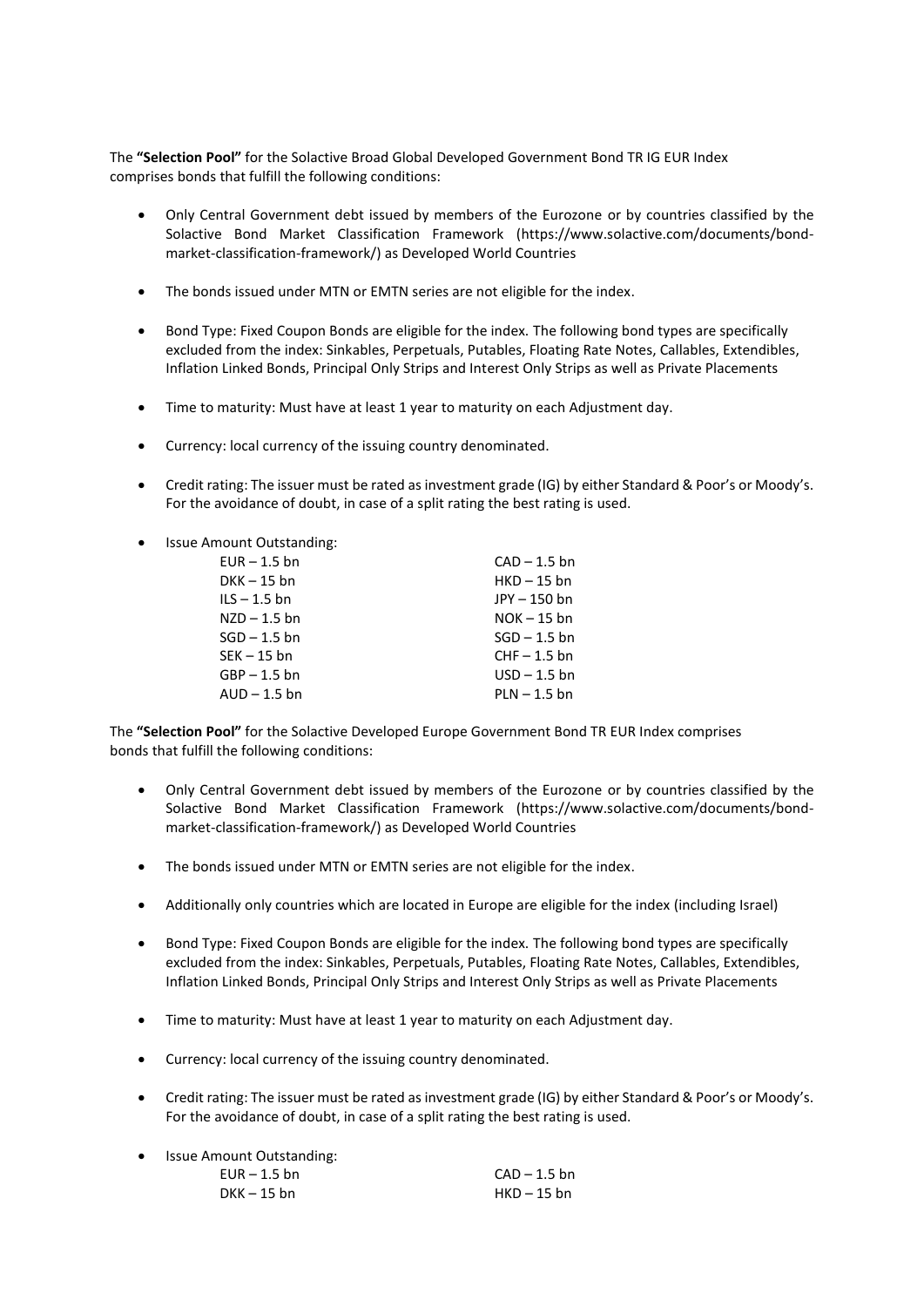| $ILS - 1.5$ bn | JPY - 150 bn   |
|----------------|----------------|
| $NZD - 1.5$ bn | $NOK - 15$ bn  |
| $SGD - 1.5$ bn | $SGD - 1.5$ bn |
| $SEK - 15$ bn  | $CHF - 1.5$ bn |
| $GBP - 1.5$ bn | $USD - 1.5$ bn |
| $AUD - 1.5$ bn | $PLN - 1.5$ bn |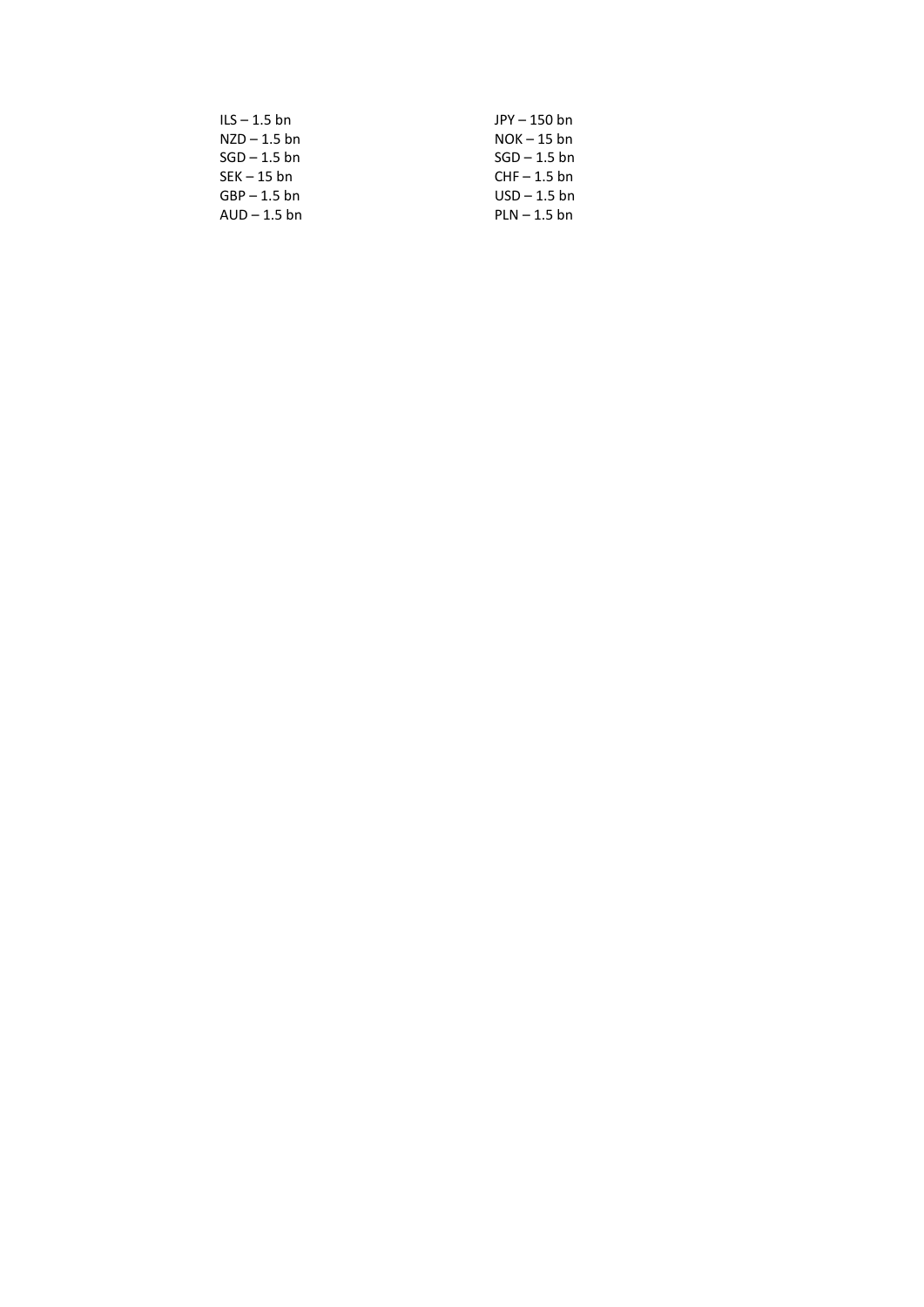### **4.2 Further definitions**

**"Adjustment Day"** is the last Business Day of each month.

**"Amount Outstanding"** is the face value of the respective bond.

A **"Business Day**" in relation to the index is each day Monday to Friday except common European banking holidays. Common European banking holidays are Good Friday, Easter Monday, Christmas Day, Boxing Day and New Year's Day, and holidays as defined the by the NYSE (New Years Day, Martin Luther King, Jr. Day, Washington's Birthday, Good Friday, Memorial Day, Independence Day, Labor Day, Thanksgiving Day and Christmas)

**"Call"** means that a bond with a callable feature will be redeemed before the actual maturity date of the bond. The callable feature allows the issuer of the bond to retain the privilege of redeeming the bond before the actual maturity date.

**"Convertible Bonds"** are bonds that can be converted into a predetermined amount of the company's equity at certain times during its life.

**"Covered Bonds"** are bonds backed by [cash flows](http://en.wikipedia.org/wiki/Cash_flow) or [mortgages](http://en.wikipedia.org/wiki/Mortgage_loan) or [public sector](http://en.wikipedia.org/wiki/Public_sector) [loans.](http://en.wikipedia.org/wiki/Loan)

A **"Credit Event"** is the suspension of debt service, insolvency or failure to pay on time.

**"Early Redemption**" includes every event that leads to a redemption of a bond before the actual maturity date.

**"Ex-dividend"** means that the next coupon is detached from the bond several days in advance of the coupon payment date.

**"Exchange Offer"** means that the holder of a bond is invited to exchange the existing bond to another debt security.

In particular an **"Extraordinary Event"** is

- an early redemption of the bond
- a credit event

**"Fixed Coupon Bonds"** are bonds with a fixed coupon rate, as opposed to floating rate coupons.

A bond is marked as **"Flat Trading"** if the bond issuer will not meet its coupon payment obligation. This means that the buyer of a bond is not responsible for paying the interest that has accrued since the last payment.

**"Floating Rate Bonds"** are bonds with a variable or floating interest rate, i.e. coupons fluctuate in line with the underlying level of interest rates, as opposed to fixed-rate coupons.

**"Fungible Bond"** is a new issue that has all the same specifications as an existing issue (bonds with the same parameters can be issued in different tranches). At a specific date, the tranches will be combined into one bond. After this date, the parent tranche will include the Amount Outstanding of all new tranches.

A bond is "**In Default**" when the issuer is not able to fulfil its bond payment obligations anymore after the 30 days grace period.

The **"Index Calculator"** is Solactive AG or any other appropriately appointed successor in this function.

**"Index Components"** are all bonds in the Selection Pool**.** 

The **"Index Currency"** is EUR.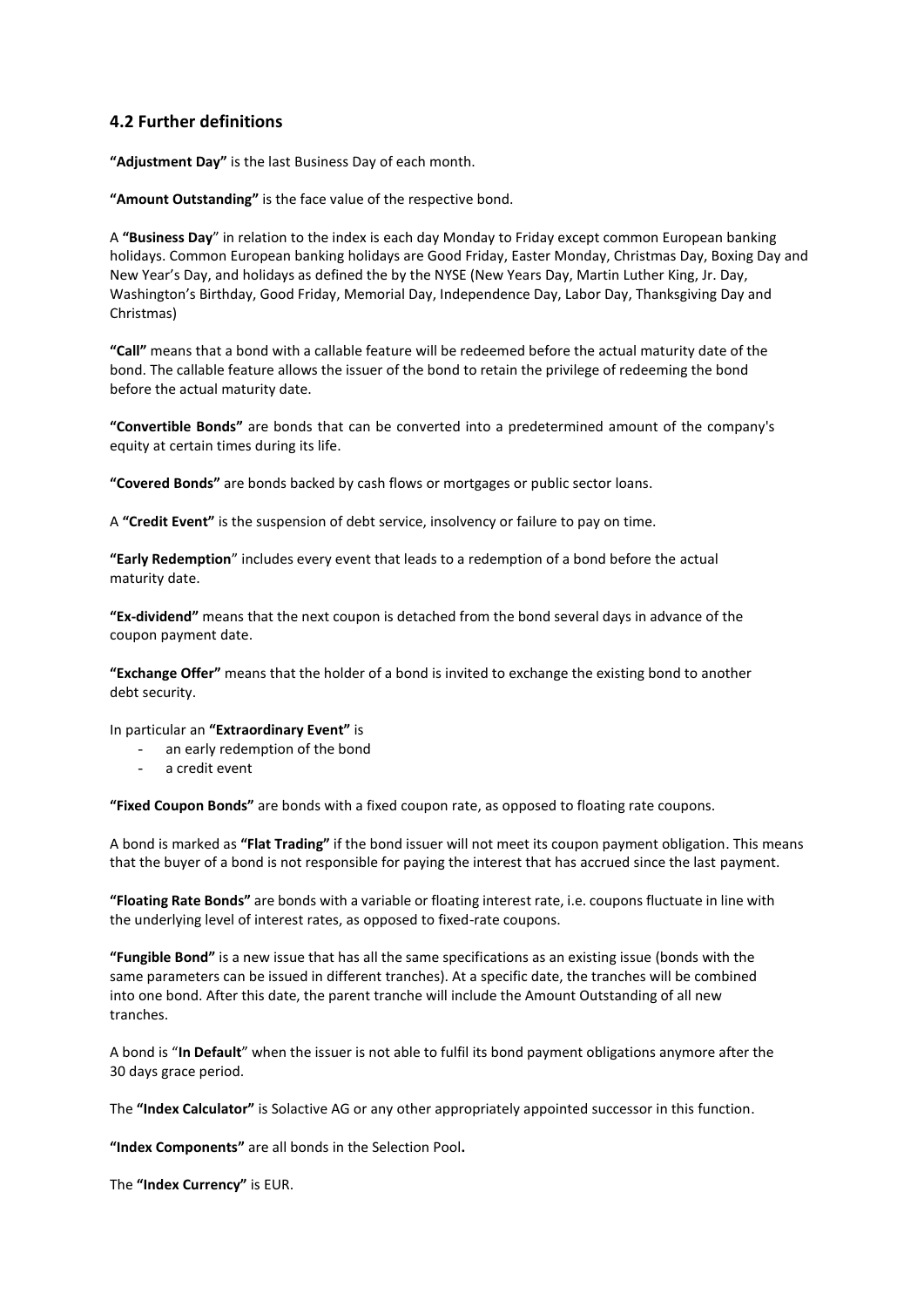**"Inflation-linked Bonds"** are [bonds](http://en.wikipedia.org/wiki/Bond_(finance)) whose principal is indexed to [inflation.](http://en.wikipedia.org/wiki/Inflation)

**"Issuer"** is the issuing entity of the respective bond.

**"Last Evaluated Price"** generally is (aside from the rules referred to in "Extraordinary Events") the last available Evaluated Bid Price.

**"Evaluated Ask Price"** is the last available Ask Price evaluated by the designated Pricing Provider.

**"Paid Cash"** is either the value of the coupon payments between Adjustment Days or the resulting payment when a bond is removed from the index between Adjustment Days. On the next Adjustment Day "Paid Cash" will be reinvested in the index.

**"Payment-In-Kind Bonds"** are a type of bonds that pay interest in additional bonds rather than in cash.

**"Preferred Securities**" combine both debt and equity characteristics.

**"Securitized Bonds"** are bonds secured against specific assets or receivables (ABS), mortgages (MBS) or cash flows.

**"Selection Day"** is a Business Day 6 Business Days prior to the Adjustment Day.

**"Sinking Fund Bonds"** are bonds that are backed by a fund that sets aside money on a regular basis. A sinkable bond issuer is required to buy a certain amount of the bond back from the purchaser at various points throughout the life of the bond.

**"Step-Up Coupon Bonds"** are bonds whose coupons increase while the bond is outstanding. The coupon amounts are determined at issuance.

**"Tender Offe**r**" means that** a holder of a bond is invited to tender the bond for a specific price at a specific time before the actual maturity date.

A **"Total Return Index"** measures the performance of the index components by assuming that all distributions are reinvested into the index, i.e. the index does not only reflect pure price movements.

**"Zero Coupon Bonds"** do not pay interest but are issued at a discount.